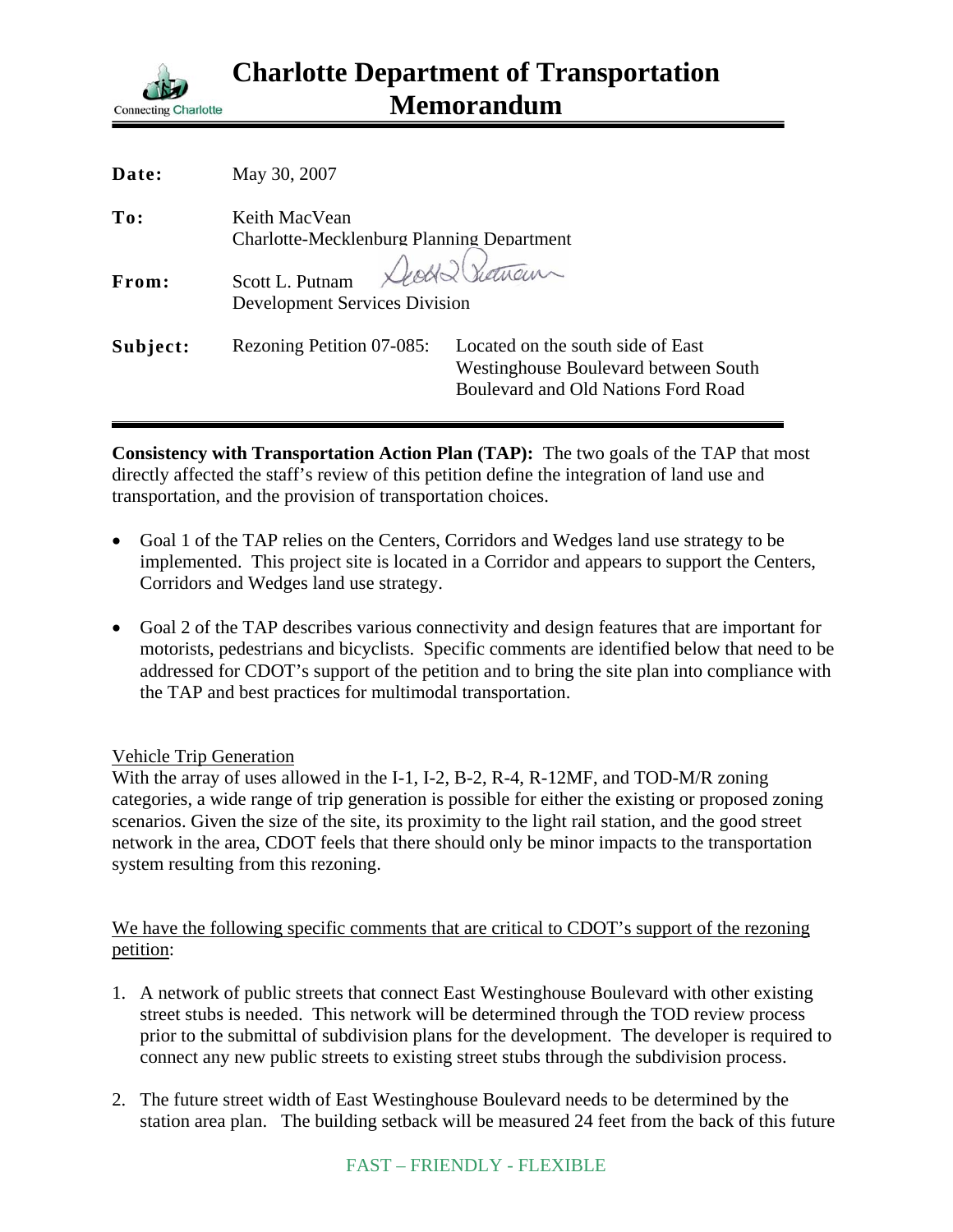Keith MacVean May 30, 2007 Page 2 of 3

> curb. The location of the future curb will be determined during the Transit Oriented Development (TOD) review.

We have the following general comments that are provided to aid the petitioner in planning and subsequent permitting phases:

Consistency with the TAP and best practices:

- 1. 8-foot sidewalks and 8-foot planting strips need to be provided on East Westinghouse Boulevard, Sterling Lane, Aileen Court, and Ervin Lane.
- 2. 5-foot sidewalks and 8-foot planting strips need to be provided on all internal private streets.
- 3. An internal system of sidewalks that connects building entrance(s) to the sidewalk(s) along East Westinghouse Boulevard, Sterling Lane, Aileen Court, and Ervin Lane as well as to internal streets and adjacent County-owned property under consideration for a park site is needed.
- 4. Streets, bikeway and pedestrian connections should be provided to connect the proposed development to the LRT station; existing neighborhoods along Sterling Lane, Aileen Court, and Ervin Lane, Westinghouse Boulevard; and, the adjacent developable parcels and the proposed park site.

All existing site driveways will be subject to current driveway regulations including possible relocation and/or closure of driveways with the redevelopment of the site. These items will be reviewed during the TOD review process.

Any fence or wall constructed along or adjacent to any sidewalk or street right-of-way requires a certificate issued by CDOT.

A Right-of-Way Encroachment Agreement is required for the installation of any non-standard item(s) (irrigation systems, decorative concrete pavement, brick pavers, etc.) within a proposed/existing City maintained street right-of-way by a private individual, group, business, or homeowner's/business association. An encroachment agreement must be approved by CDOT prior to the construction/installation of the non-standard item(s). Contact CDOT for additional information concerning cost, submittal, and liability insurance coverage requirements.

Adequate sight triangles must be reserved at the existing/proposed street entrance(s). Two 35' x 35' sight triangles are required for the entrance(s) to meet requirements. All proposed trees, berms, walls, fences, and/or identification signs must not interfere with sight distance at the entrance(s). Such items should be identified on the site plan.